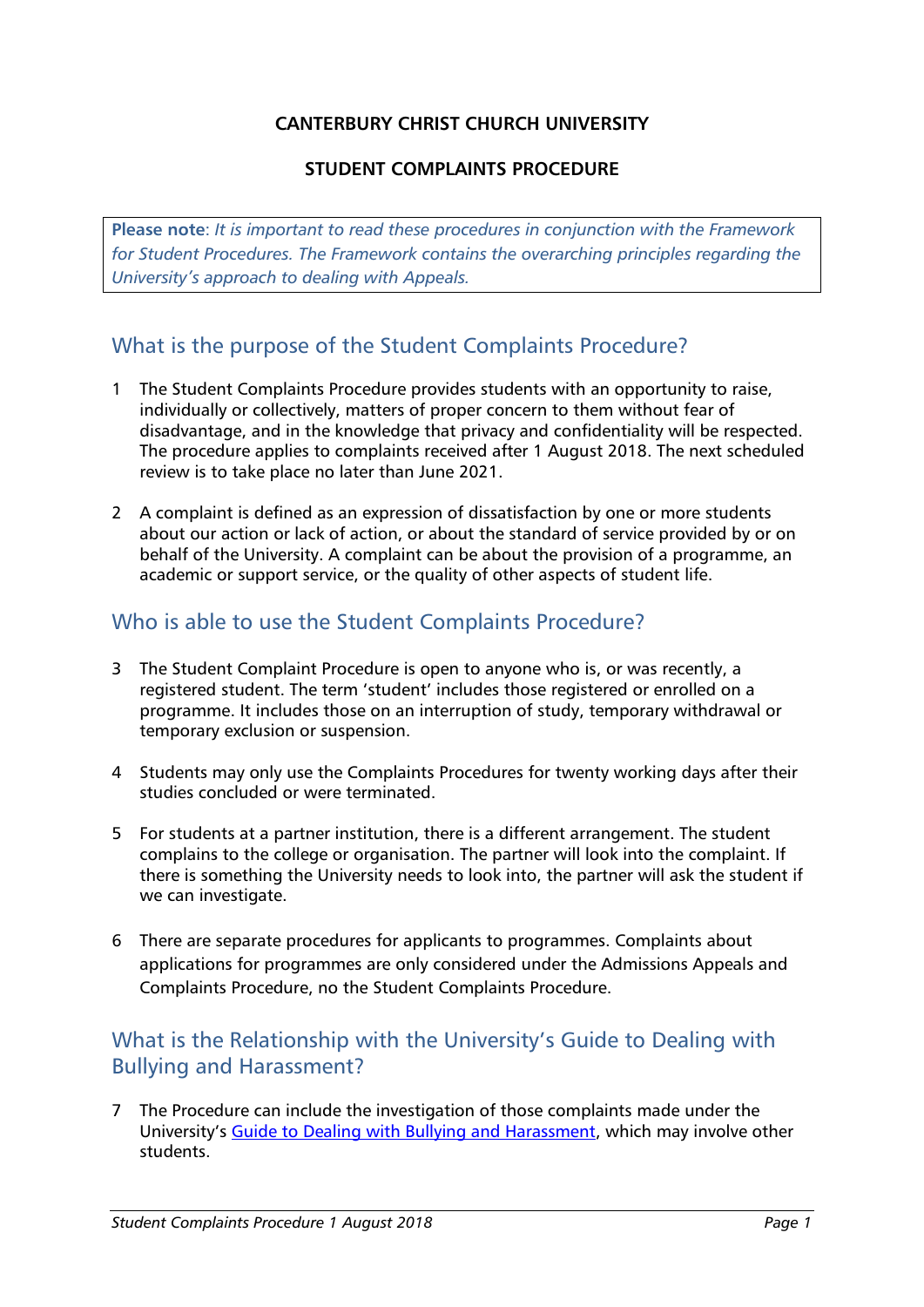# What Complaints have special Procedures?

8 These Procedures do not include complaints relating to a decision by an academic body responsible for making decisions on student progress, assessment and awards. These bodies include Boards of Examiners<sup>1</sup>, Fitness to Practise Panels, Professional Suitability Panels, individuals and panels undertaking plagiarism investigations and review of extenuating circumstances. We refer to one of these requests as an 'Appeal'. [There are](http://www.canterbury.ac.uk/students/academic-services/coursework-and-examinations/Initiating-an-academic-appeal.aspx) [separate arrangements for Appeals.](http://www.canterbury.ac.uk/students/academic-services/coursework-and-examinations/Initiating-an-academic-appeal.aspx) Appeals are not dealt with through the Complaints Procedure.

### How does the University handle Complaints Relating to a Placement?

- 9 Complaints relating to a placement may be better resolved within the workplace if related to the working practices where the student is undertaking the placement, as any remedy may need to be brought about in the workplace. The student should use the complaints procedure of the placement provider. This includes employment matters, for example bullying and harassment, and the support agreed by the student with an employer, with or without the engagement of the University, in relation to any work-related learning including any release from employment for attendance at the University.
- 10 In the first instance, the student should raise the matter with the relevant supervisor or manager in the workplace.
- 11 Where the complaint relates to a specific concern about the provision of a programme the complaint should be made under this Procedure. This includes matters relating to placement allocations and arrangements, the learning experience on a placement and assessment of professional practice.
- 12 Those members of the University's staff responsible for arranging placements may be approached for advice on the approach to take and where to seek assistance. This would enable the student to receive advice on the best means of seeking a resolution to the complaint, including the appropriate procedures. Students employed by the placement provider should seek advice on the appropriate procedures to follow.
- 13 An Investigator at the University who undertakes a Formal Investigation will work with the appropriate representatives from the placement to investigate the complaint. The Investigator is only able to consider complaints which relate to the work of the University. Where a complaint does not relate to the work of, and consequently cannot be resolved by University, the Investigator will inform the student how the complaint may be pursued outside University, including making use of any procedures of the placement provider.

### What are the arrangements for Group Complaints?

14 Where the issues raised affect a number of students, those students may submit a complaint as a 'group complaint'. In such circumstances, the University will ask the

<sup>1</sup> This may be a Module or Progression and Award Board. Throughout this document, where the term Board of Examiners is used, it is intended to refer to both types of Board.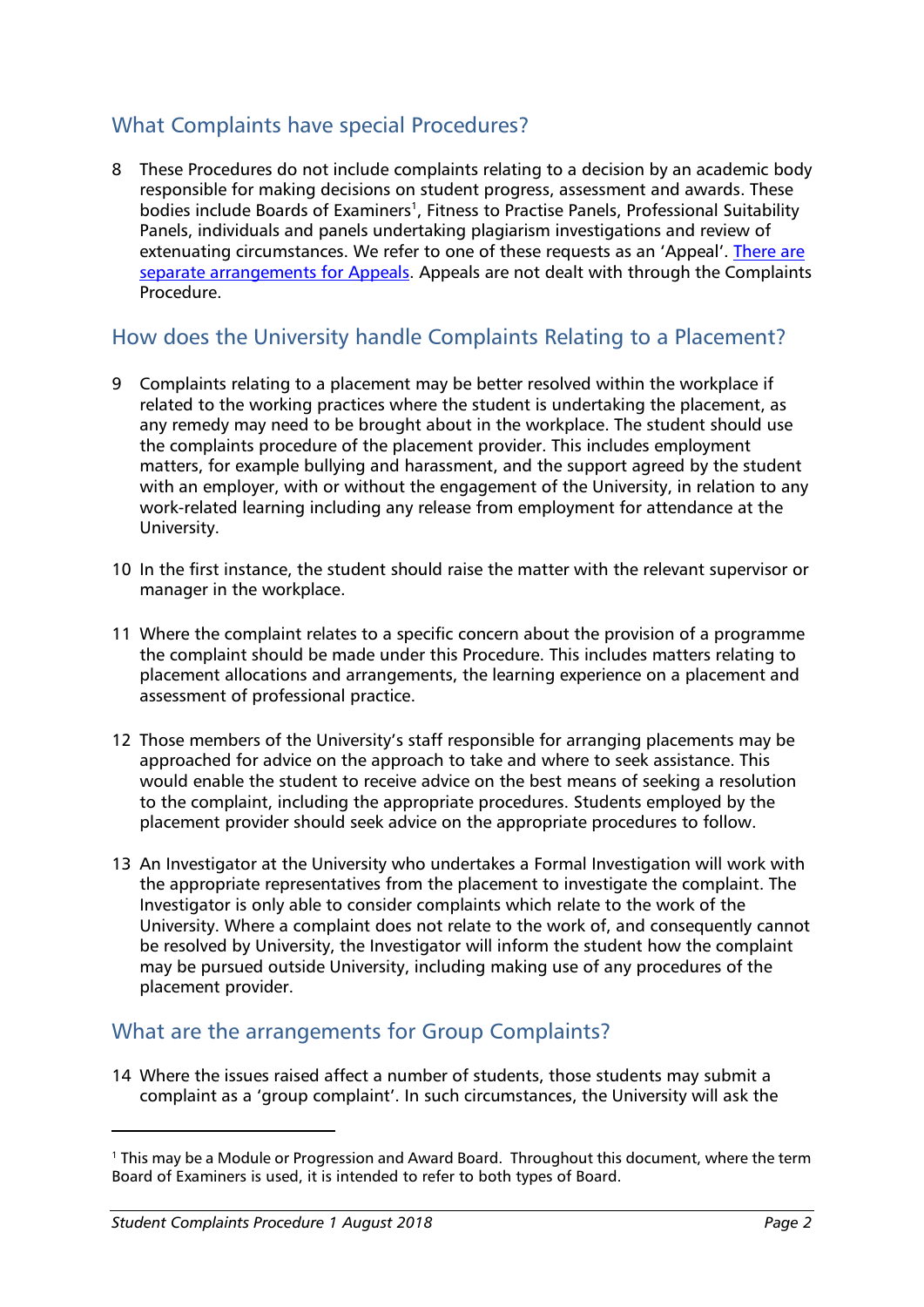group to nominate one student to act as group representative to manage the progression of the complaint.

15 In the handling of the group complaint the University will take reasonable steps to ensure that a collective complaint fairly represents the views of all members of the group. The arrangements for handling a group complaint will follow those for a complaint submitted by an individual, particularly in relation to early resolution.

### What are the Stages in the Complaints Process?

- 16 The University will seek to respond to complaints and, if substantiated, take appropriate action to remedy the complaint. However, the student(s) concerned are seen as important partners in the resolution of complaints, and there is an expectation that there will be active participation. In particular, early resolution of complaints is considered vital.
- 17 Since it is difficult to investigate complaints after a lapse of time, it is important to respect the timescales with the procedures. These time limits are intended to allow a sufficient period for early resolution wherever possible.

#### What is the Role of Early Resolution?

- 18 Most complaints should be capable of being resolved through Early Resolution. This is because it is at the level of immediate contact that problems can most quickly be resolved.
- 19 A student should raise the matter informally within twenty working days of being aware of the issue with the member of staff concerned or that person's immediate supervisor or manager. The student may seek assistance from Student Support, Health and Wellbeing or the Students' Union to help bring about Early Resolution, including identifying the appropriate member of staff to approach.
- 20 Early resolution is taken very seriously by the University. Before moving to Formal Investigation, the University will look at how Early Resolution was attempted. If there is a request for a Formal Investigation before an attempt at Early Resolution, the Case Officer may recommend this before initiating a Formal Investigation.
- 21 For complaints relating to the student's programme, the student should discuss the matter, in the first instance, with the Module Tutor or Programme Director/Leader, as appropriate.
- 22 For complaints relating to University services, the student should discuss the matter, in the first instance, with the person providing the service, or that member of staff's line manager or supervisor.

#### What is the Role of Formal Investigation?

23 If Early Resolution is not possible, the student may request a Formal Investigation by writing to the Academic Support Office within twenty working days of the end of the attempt at Early Resolution. A Case Officer will be appointed to manage the case.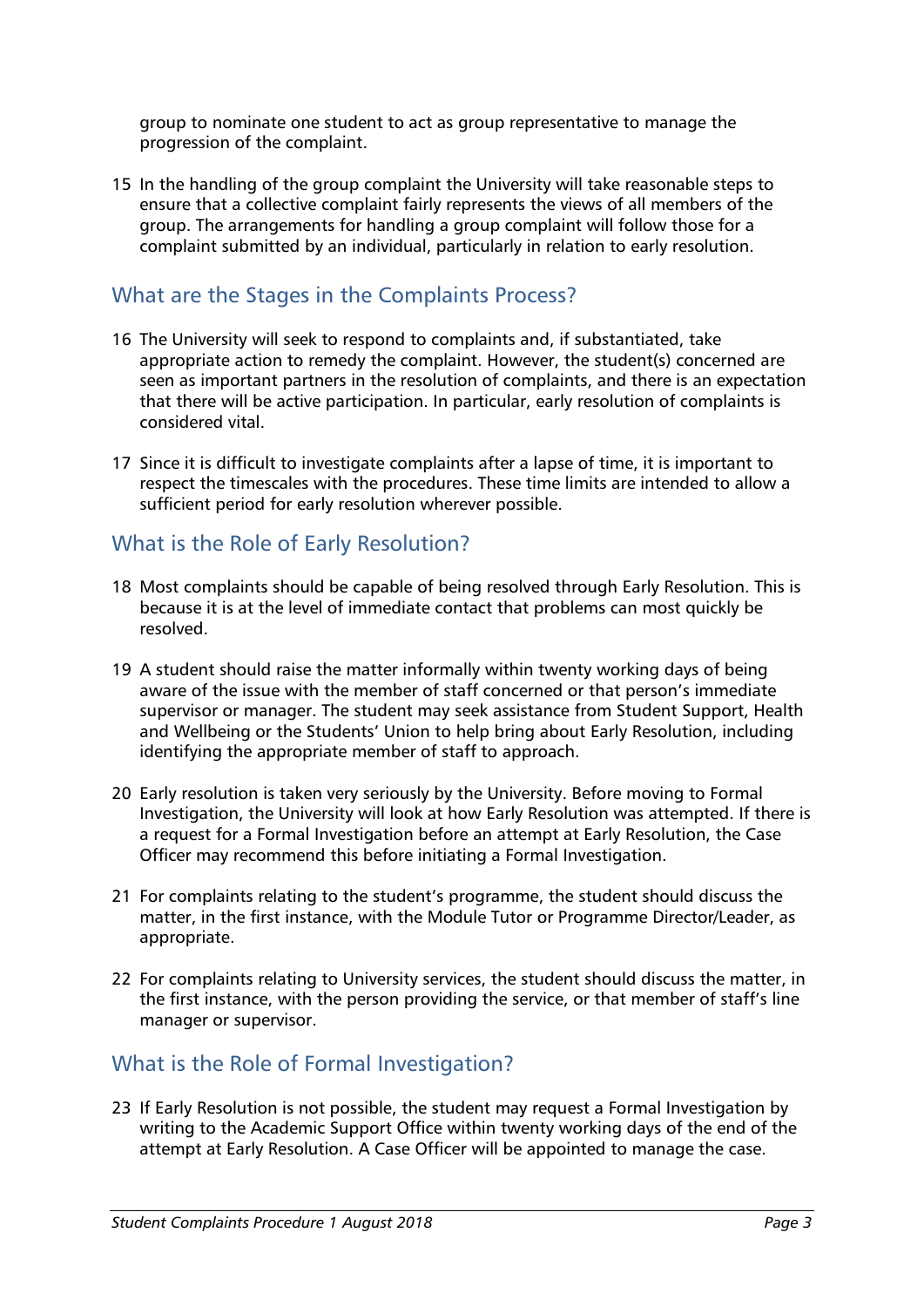- 24 If a Complaint is received more than 20 working days from the end of the attempt at Early Resolution, the Investigator will take this into consideration when making a decision.
- 25 The request for an investigation is to be in writing. A form is available to assist [students.](http://www.canterbury.ac.uk/students/docs/Complaints-Form-v-1.0.docx) The request should set out the following:
	- a. Explain the specific concern about the provision of a programme of study or the service provided.
	- b. Explain the use of Early Resolution and why it was unsuccessful.
	- c. Indicate the outcome sought. However, it is important to note the eventual outcome may be different from the one sought.
- 26 An Investigator will undertake a Formal Investigation and seek appropriate evidence from the student and the School or department. In addition, the student will be invited to speak with the Investigator in person or at a distance, for instance over the telephone or by Skype. A student wishing to provide information relating to another person must provide evidence the individual gave explicit written consent for the use of the information. The Investigator will request evidence of consent before processing the information.
- 27 The Investigator will, as appropriate, request and consider evidence/information from the student and any relevant University area in the consideration of the student's case.
- 28 At all times, the emphasis will be placed on seeking a resolution of the complaint.
- 29 The University aims to undertake Formal Investigations in a timely manner, whilst ensuring all necessary information is sought and considered to reach a comprehensive conclusion. Normally, the aim is to complete an Investigation within twenty working days of the appointment of the Investigator. Timeframes for the conclusion of a Formal Investigation may vary, depending on the complexity of the case and whether the Complaint is submitted within or outside of teaching periods for the programme. Where an investigation requires more than twenty working days, students will however receive an update on the progress of their appeal within twenty working days.

### How is the Student's Perspective considered?

- 30 The Investigator must ensure the student has an adequate opportunity to be heard.
- 31 The student has the right to request support in the preparation of the case from the University's Department of Student Support, Health and Wellbeing or from the Students' Union.
- 32 The student is to be given a copy of the evidence requested by and presented to the Investigator.
- 33 The student has the right to make personal statement in writing. The Investigator must consider all such statements presented by, or on the specific written authorisation of,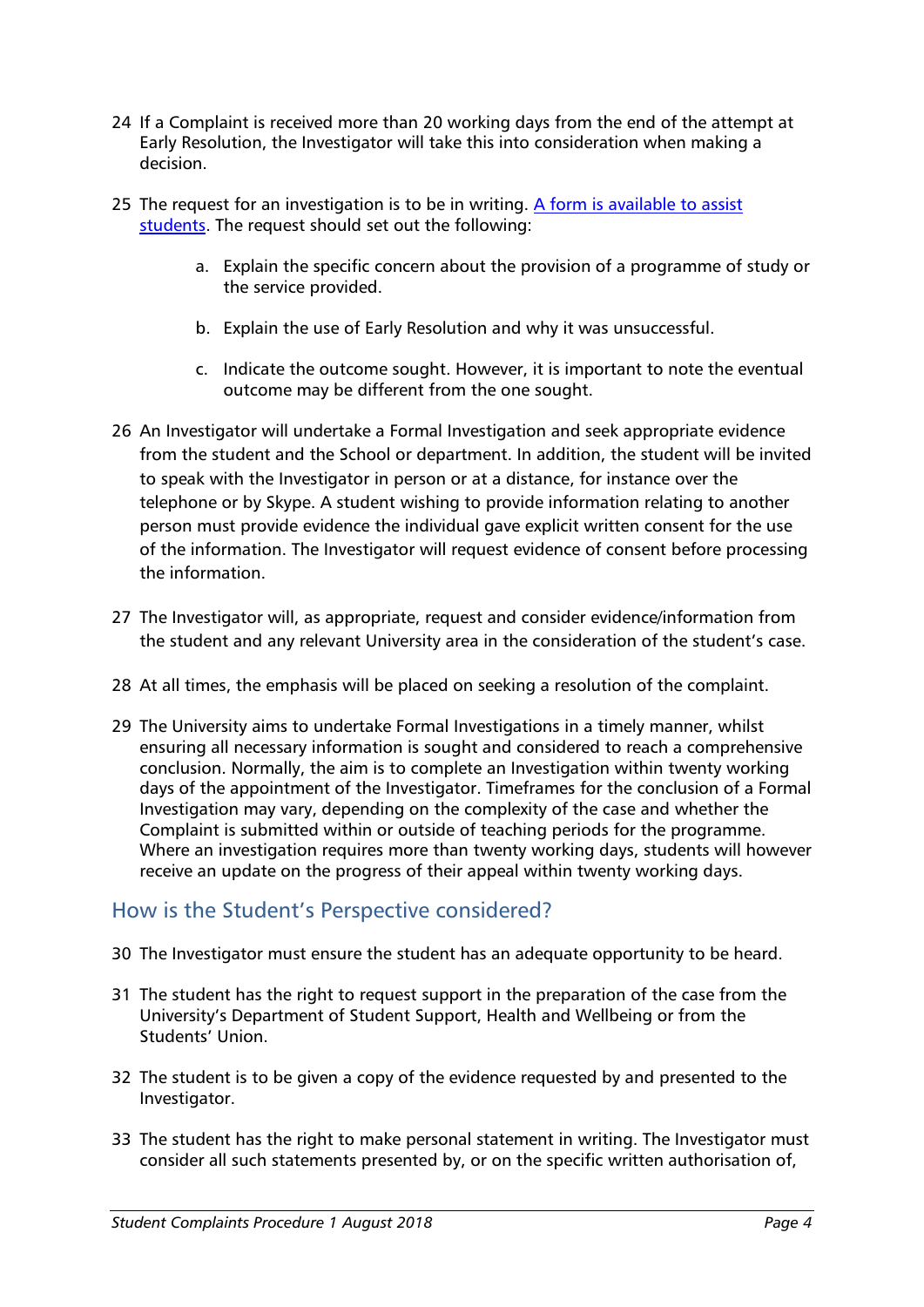the student. The Investigator is to be satisfied that any written statements made on behalf of the student have been made available to the student.

- 34 Where an Investigator upholds the position of the student based on a reading of the written case, and the student agrees the outcome, there is no requirement that the student is invited to talk with the Investigator.
- 35 Where a case requires further investigation, the Investigator must give the student the opportunity to be heard either in a face to face meeting or at a distance by making use of any appropriate means of telecommunication, including telephone and Skype.
- 36 When attending in person, the student has the right to be accompanied by a friend, defined as a registered student of Canterbury Christ Church University, a member from the same cohort as the student, a member of the Students' Union Council, an officer of the Students' Union or a current member of staff of the University. In all cases, the friend may speak on behalf of the student and may attend in the student's place, with the written authorisation of the student, should the student not wish to attend themselves.
- 37 When a student declines to meet with the Investigator, the Formal Investigation will be concluded based on the evidence collected. The right to Representation to the Vice-Chancellor will be unaffected by non-attendance at a meeting.

# What happens when a Complaint is upheld?

- 38 When the Investigator upholds a student complaint in whole or in part, the School or department concerned will draw up an Action Plan to address the issues that were upheld. This is to demonstrate how the decision of the Investigator is to be addressed.
- 39 The Action Plan is to be agreed with the student concerned, and a copy provided to the Investigator. The Action Plan is to be drawn up within twenty working days of the Investigator writing to the student and programme managers, and to be agreed with the student within forty working days of the notification.
- 40 The School or department and the student can agree to extend the period for agreeing the Action Plan to enable mutual discussions to take place.
- 41 In the event of disagreement, the student can ask the Investigator to act as a Reconciliator. Should the need arise, the Investigator will issue a binding Action Plan following the reconciliation process.

# What are the Arrangements for Representation to the Vice-Chancellor?

- 42 Where the complaint is not upheld, the student may make a Representation in writing to the Vice-Chancellor within twenty working days of the date of the formal written response from the Investigator.
- 43 Where the complaint is upheld, the student may make a Representation in writing to the Vice-Chancellor within twenty working days of the date the final Action Plan, including a binding Action Plan issued by an Investigator.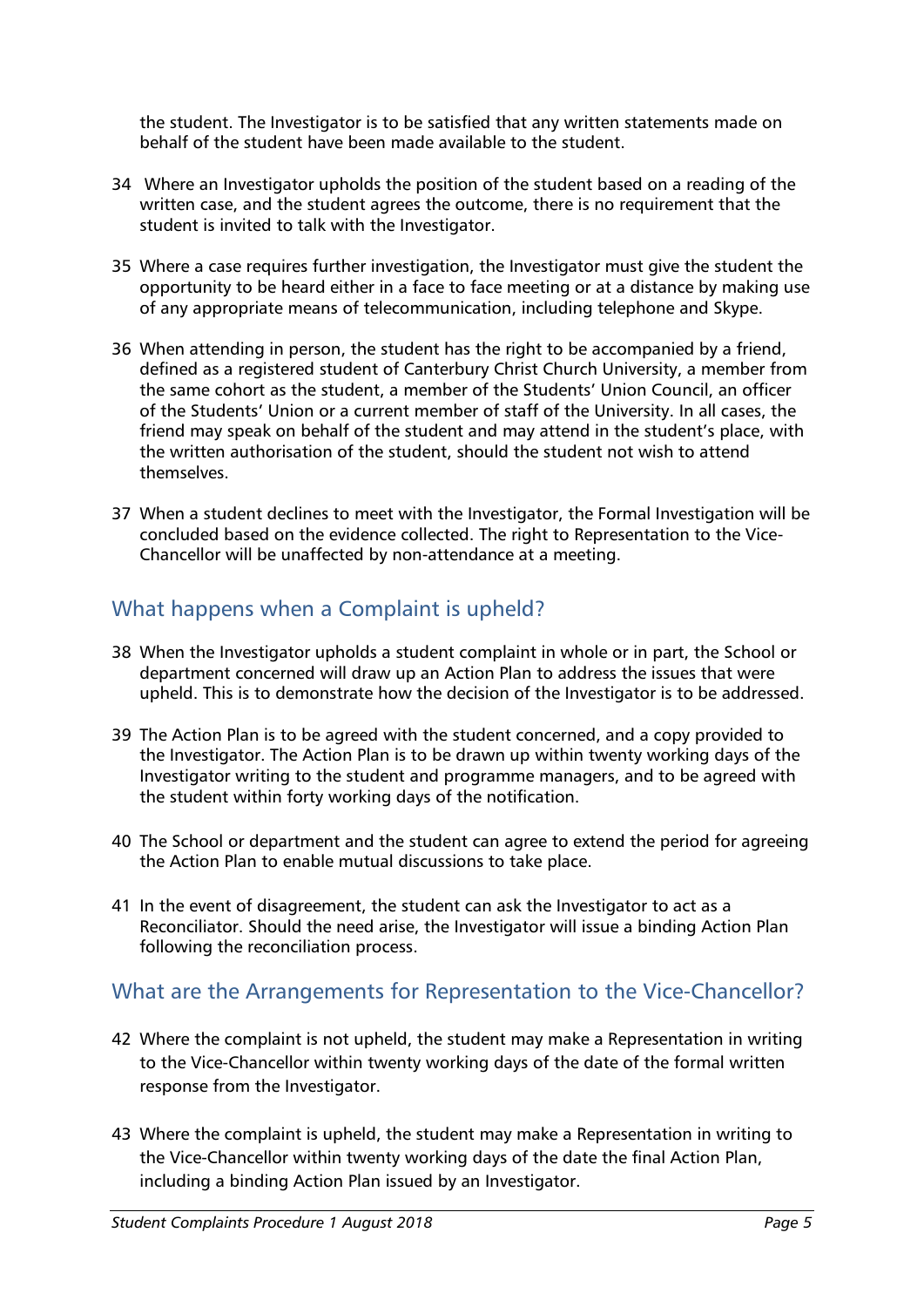- 44 The Vice-Chancellor will only consider a Representation if the student completed all the previous stages in the procedures.
- 45 In exceptional circumstances, the Vice-Chancellor may extend the time allowed for submission of a Representation if satisfied there were valid reasons why the request was not submitted within twenty working days. Such circumstances might include, but are not limited to, the student being ill or having other pressing reasons. The Vice-Chancellor will not accept a Representation more than ninety working days after the date of the formal written response provided there was no material error on the part of the University.
- 46 The Vice-Chancellor will nominate a suitable individual to review the Representation. Normally, this will be either the Deputy Vice-Chancellor or a Pro Vice-Chancellor. Delegation may include arrangements to cover any period of absence from the University.
- 47 The Vice-Chancellor's nominee is not limited in the means of seeking a resolution. The nominee may, for example, propose a particular course of action, recommend mediation be undertaken subject to the agreement of the student or determine that a further investigation is to be undertaken.
- 48 The outcome of the Review Stage may be a confirmation that the procedures were followed, the outcome was reasonable and there was no further action that the University should take.
- 49 It is aimed to complete the Review Stage within twenty working days of the Vice-Chancellor acknowledging the notification. The general exception is where the notification is received outside the published term dates, when the aim is to complete the Review Stage within forty working days of the notification being acknowledged.
- 50 The decision of the Vice-Chancellor's nominee represents the completion of the internal procedures of the University.

### What are the arrangements for extending time scales?

- 51 The time scale for any stage may be extended on the request of, or with the agreement of, the student, particularly where it is agreed there should be any form of alternative dispute resolution.
- 52 Where necessary, the Investigator or the nominee of the Vice-Chancellor has the authority to extend a stage for good cause, but should inform the student in writing of the reason for and the length of time of the extension.